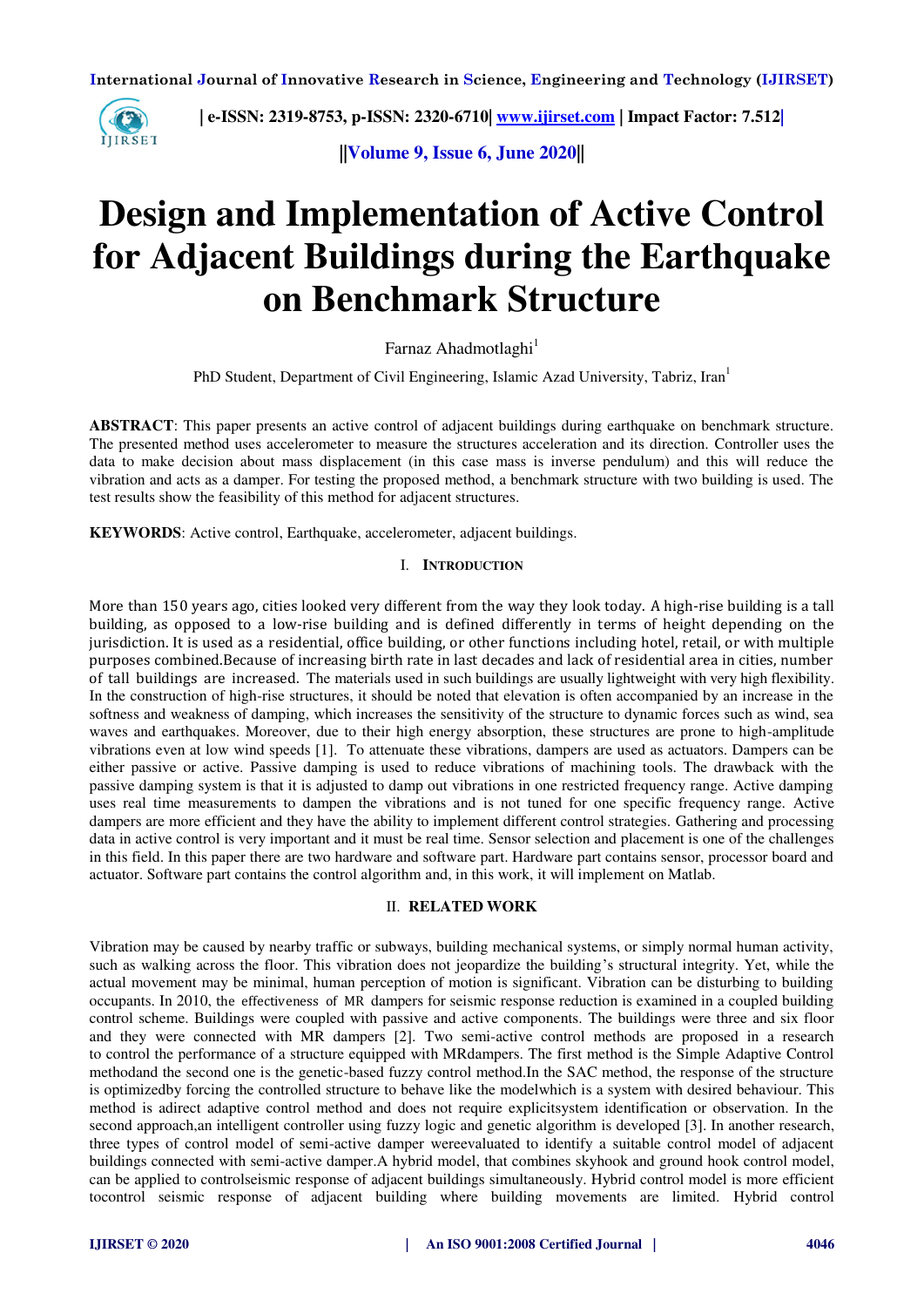

 **| e-ISSN: 2319-8753, p-ISSN: 2320-6710| [www.ijirset.com](http://www.ijirset.com/) | Impact Factor: 7.512|**

## **||Volume 9, Issue 6, June 2020||**

model can be applied for the vibration control of the parallel buildings under strong wind and anotherexcitation force [4]. In other work, two adjacent buildings are considered as lumped mass models connected to each other using discrete viscous dampers. A pseudo excitation formula is used to generate an earthquake load in a frequency domain. The optimization procedure consists of two parts including discrete and continuous optimizations. An outer-loop (discrete optimization algorithm) finds the best configuration of a limited number of dampers between two buildings; an innerloop (continuous optimization algorithm) finds the optimal damper coefficients of the dampers [5]. Different vibration characteristics of neighbouring buildings result in structural poundingwhich may lead to harmful damages.In researches like this, special methods use for investigating optimum viscous damper capacity and number for prevention ofonesided structural pounding between two adjacent buildings under earthquake motion [6].In another work, a comprehensive sensitivity analysis of two single degree offreedom impacting oscillators was carried out using Sobol''s method. The overall conclusions of this analysis arethat the frequency ratio is, in general, the most important parameter as far as maximum force and ductility demandare concerned  $[7]$ . In other researches, tuned mass dampers<sup>1</sup> were used. The effectiveness of sharing a TMD between two adjacent buildings for seismic response reduction is investigated in this study. Thus, two configurations of shared TMD were proposed, a classical shared TMD known in the literature and a hybrid shared MR-TMD proposed in this study [8].In other experiments, PTMD2 is used. In a word, PTMD is an effective means in vibration control on structures. Although PTMD shows better efficiency comparing to traditional TMD, it needs to be very careful to design and calculate the detail parameters, especially for properties of viscoelastic layer and gaps between mass and limiters [9]. In other researches, simple adaptive control<sup>3</sup> methods are used to reduce vibration of structures. The effectiveness of the simple adaptive control method for mitigating the seismic responses of the coupled system was investigatedin this study. The coupled system consists of two buildings with different heights connected by MR dampers or hydraulic actuators at threelevels. The performance of SAC was compared with optimal controltheory and Lyapunov stability theory-based algorithm [10].

## III. **METHODOLOGY**

The main purpose of this paper is to reduce the vibration of adjacent building and for achieving this goal, building vibration data must be gathered and send to a processor. After gathering data by a processor board, it will transfer to Matlab to apply to controller and the out put of controller will transfer to processor board to control the actuator. We use serial port for transferring data between Matlab and processor board. In this case, an Arduino UNO board is used as processor. Fig. 1, shows the Arduino UNO board.



Fig. 1 Arduino UNO

Arduino is an open-source electronics platform based on easy-to-use hardware and software.Over the years Arduino has been the brain of thousands of projects, from everyday objects to complex scientific instruments. A worldwide community of makers - students, hobbyists, artists, programmers, and professionals - has gathered around this opensource platform, their contributions have added up to an incredible amount of [accessible knowledge](http://forum.arduino.cc/) that can be of great help to novices and experts alike. The best advantage of Arduino boards is the ability to connect to Matlab. Arduino and Matlab release a support package for boards that they can program by Matlab functions and blocks. By adding Arduino support package to Matlab, we can monitor the data of different sensors and use Matlab functions for processing them. Fig. 2, shows the Simulink blocks for Arduino.

<sup>1</sup>Tuned Mass Dampers: TMD

 $\overline{a}$ 

<sup>&</sup>lt;sup>2</sup>Pounding Tuned Mass Damper

<sup>3</sup> SAC: Simple Adaptive Control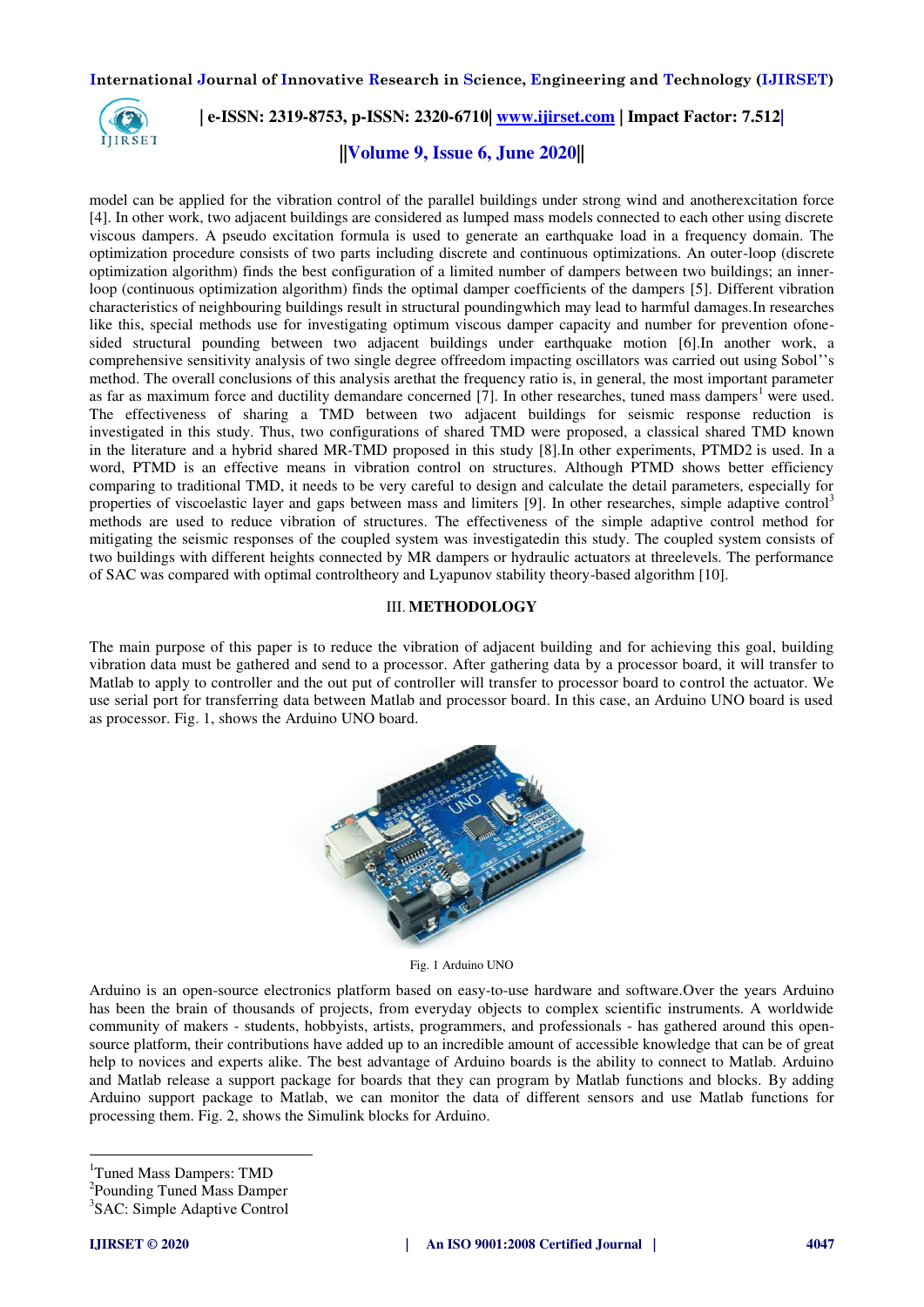

 **| e-ISSN: 2319-8753, p-ISSN: 2320-6710| [www.ijirset.com](http://www.ijirset.com/) | Impact Factor: 7.512|**

**||Volume 9, Issue 6, June 2020||** 



Fig. 2, Arduino Simulink blocks

For sensing the vibration, an accelerometer is used. ADXL345 is a 3-axis accelerometer with high-resolution (13-bit) measurement at up to ±16 g. Digital output data is formatted as 16-bit twos complement and is accessible through either an SPI (3- or 4-wire) or I2C digital interface.The ADXL345 is well suited for mobile device applications. It measures the static acceleration of gravity in tilt-sensing applications, as well as dynamic acceleration resulting from motion or shock. Its high resolution (4 mg/LSB) enables measurement of inclination changes less than 1.0°. Fig. 3, shows the ADXL345 module.



Fig. 3, ADXL345 module

For actuator part, two servo motors are used. Servo motor is placed on top of each structure and a mass attached to it. Fig. 4, shows the used servo motor.



Fig. 4, Servo motor

ADXL345 attaches on the structures and measures the vibration. Fig. 5 shows the benchmark structure.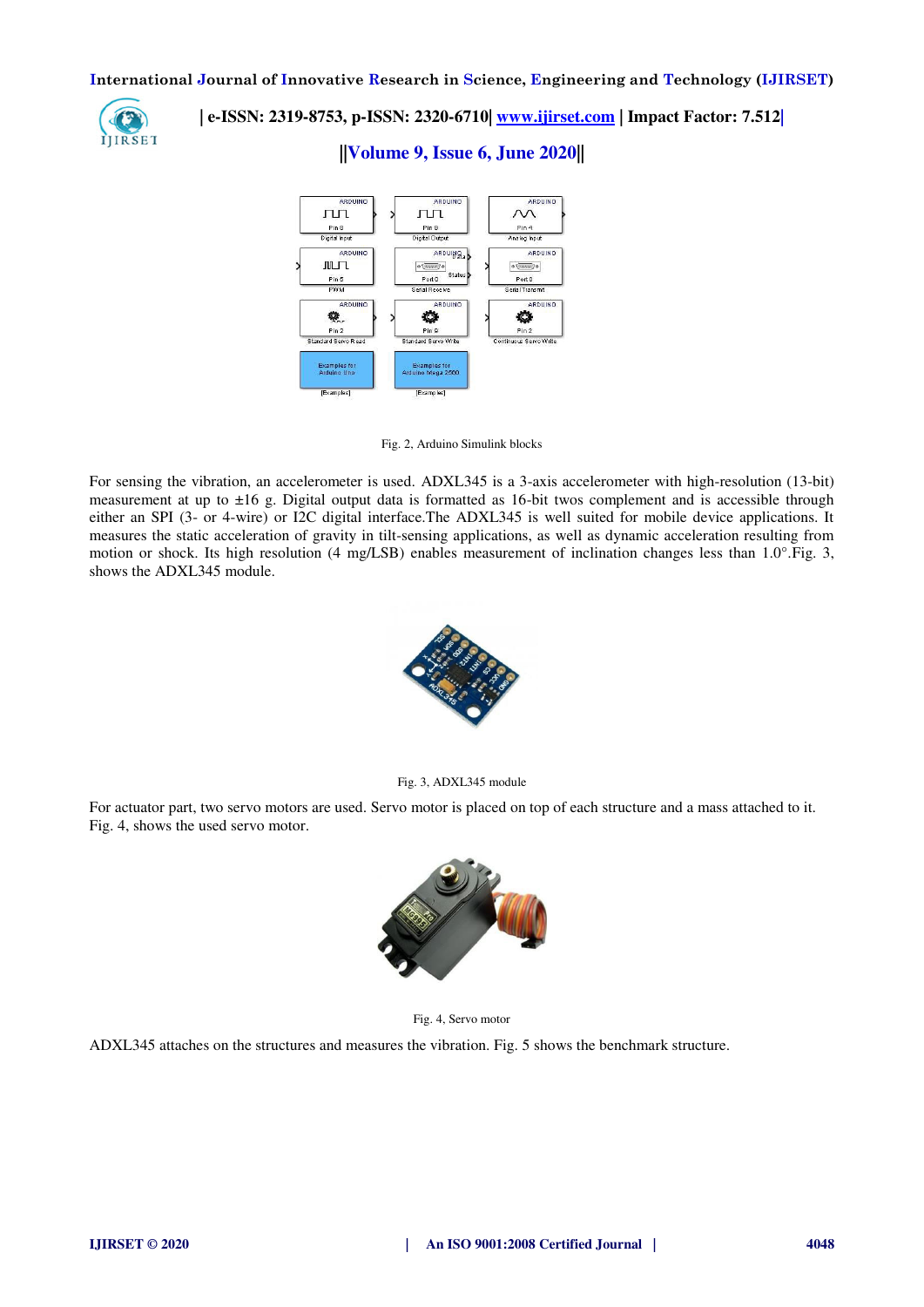

 **| e-ISSN: 2319-8753, p-ISSN: 2320-6710| [www.ijirset.com](http://www.ijirset.com/) | Impact Factor: 7.512|**

**||Volume 9, Issue 6, June 2020||** 



Fig. 5, Benchmark structure

By receiving the sensor data, Matlab make decision and control the servo motor angle and the speed of changing angle. If the variation in accelerometer data was big, the servo motor shaft angle will go to max or min angle with high speed and if accelerometers data was change slowly, servo motor variation is slow too. After a big and fast change in servo motor angle, by getting feedback from sensor, Matlab will make decision whether it change the servo motor fast or slow and by managing that, it avoids self-vibration because of pendulum movement. Fig. 6, show the pendulum movement.



Fig. 6, Pendulum movement

#### IV.**EXPERIMENTAL RESULTS**

By connecting sensor to Arduino board and send data t Matlab, and shake the table, sensor output data will change and oscillates. By implementing the controller, we see a damping output and the vibration of structure is reduced. Fig. 7, show the damping output of sensor by presence of controller.



Fig. 7, structure vibration with controller